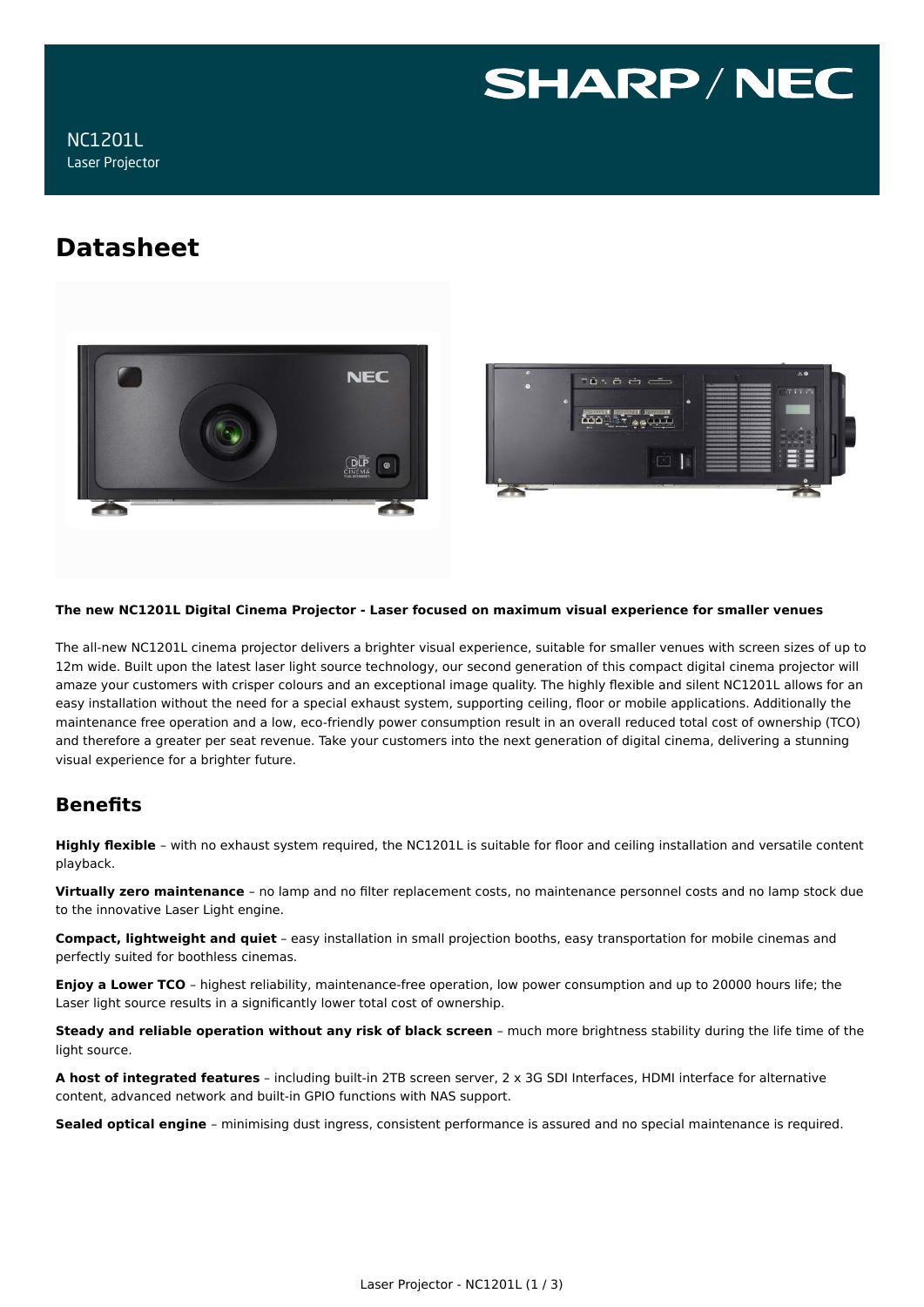## **Product Information**

| Product Name  | NC1201L         |
|---------------|-----------------|
| Product Group | Laser Projector |
| Order Code    | 60003926        |

#### **Optical**

| <b>Projection Method</b>  | 3-chip DLP Cinema® Technology                                                                                                                                                                                                    |
|---------------------------|----------------------------------------------------------------------------------------------------------------------------------------------------------------------------------------------------------------------------------|
| Screen Size [m]           | up to 12 in DCI colour (1.8 Gain screen)                                                                                                                                                                                         |
| Contrast Ratio            | 1650:1                                                                                                                                                                                                                           |
| Light Source              | Laser Light Source, Expected Life: 20000 h $1$                                                                                                                                                                                   |
| Lens                      | Zoom / Focus / Shift: Motorized<br>Other: Range of shift is dependent on lens<br>Primary Lenses: NP-9LS12ZM1: 1.2-1.72:1; NP-9LS13ZM1: 1.33-2.1:1; NP-9LS16ZM1:<br>1.62-2.7:1; NP-9LS20ZM1: 2.09-3.9:1; NP-9LS40ZM1: 4.07-6.34:1 |
| <b>DMD Specifications</b> | 2048 x 1080<br>Chip: 0.69" S2K, DLP Cinema <sup>®</sup> Technology                                                                                                                                                               |
| <b>Cooling Method</b>     | Circulating air cooling system; Special heat exchanger                                                                                                                                                                           |

### **Connectivity Projector**

| <b>External Controls</b> | 1 x GPIO (3D) (D-sub 15 pin female); 1 x GPIO (D-sub 37 pin female); 1 x RJ45 100Base-T |
|--------------------------|-----------------------------------------------------------------------------------------|
|                          |                                                                                         |

#### **Electrical**

| Power Supply           | Built-in power supply<br>Projector Power Supply Unit: 200 to 240V AC, 50/60Hz, single phase |
|------------------------|---------------------------------------------------------------------------------------------|
| Power Consumption [W]  | 1304 max.                                                                                   |
| Heat Dissipation (BTU) | 4450                                                                                        |

#### **Environmental Conditions**

| Operating Temperature [°C] | 10 to 35                  |
|----------------------------|---------------------------|
| Operating Humidity [%]     | 20 to 80 - non-condensing |
| Storage Temperature [°C]   | $-10$ to 50               |
| Storage Humidity [%]       | 20 to 80 - non-condensing |

#### **Regulations**

| Europe                    | CE; DCI 1.2; EN55022 1998, Class A; EN55024 1998; EN60950-1; EN61000-3-2; EN61000-3-3;<br>IEC60825-1 Ed. 3: Class 1: TÜV-GS |
|---------------------------|-----------------------------------------------------------------------------------------------------------------------------|
| Russia/Belarus/Kazakhstan | EAC; EN55022 1998, Class A; EN55024 1998; EN61000-3-2; EN61000-3-3; IEC60950-1                                              |
|                           |                                                                                                                             |

#### **Mechanical**

| External Dimensions (W x H x | 680 x 333 x 860   |
|------------------------------|-------------------|
| $D)$ [mm]                    |                   |
| Weight [kg]                  | 66 (without lens) |
| Fan Noise [dB (A)]           | ~< 47             |

## **Additional Features**

| Special Characteristics | Built-in IMS; Dust sealed optical engine; Full HFR 3D support; Laser Light System; Latest |
|-------------------------|-------------------------------------------------------------------------------------------|
|                         | digital technology; Metal filter; Play ingest                                             |

## **Interfaces: Dolby IMS3000 (optional)**

| <b>External Controls</b> | 2 x RJ45 (4 GPI and 6 GPO); 2 x RJ45 Gigabit Ethernet |
|--------------------------|-------------------------------------------------------|
|--------------------------|-------------------------------------------------------|